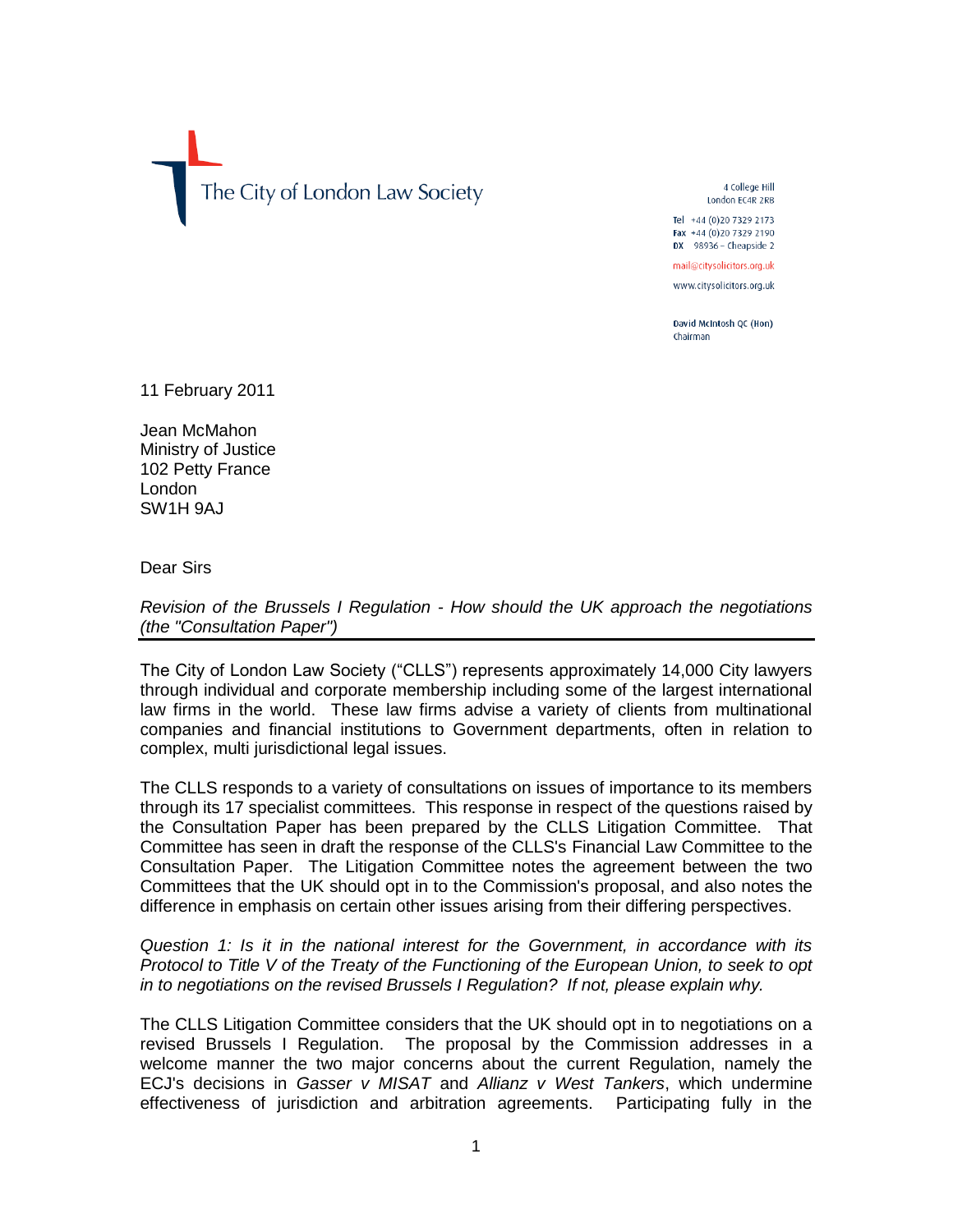negotiations, including having the ability to vote in the Council, is likely to prove the best means of securing a satisfactory resolution for the UK on these two issues.

If the UK were not opt in to the negotiations, it will remain subject to the current Regulation, or perhaps to the Brussels Convention, which will result in the continuation of the two problems identified above. The knowledge that this is the case is bound to affect the UK's ability to influence, from outside the formal process, the content of a revised Brussels I Regulation, and may, therefore, affect the ability of the UK to secure the most favourable outcome on these issues, even if it is likely that the UK would opt in once a new Regulation is adopted. The process started by the Commission is the best, probably the only, hope of correcting these significant problems in the Regulation. The UK should maximise its influence in order to achieve this goal.

## *Question 2: What are your views on the specific issues raised in the Consultation Paper which concern the changes proposed by the Commission in the draft Regulation?*

*Exequatur*: The CLLS Litigation Committee is sceptical about the Commission's figures quoted in the third bullet point in paragraph 19 of the Consultation Paper, and is also doubtful as to whether the need to obtain a declaration of enforceability is really a significant obstacle to a litigant who has already taken the trouble to obtain a judgment. Nevertheless, the CLLS Litigation Committee supports, with some reservations, the abolition of exequatur. In particular, it will be important for the courts to scrutinise carefully applications for the enforcement of a foreign judgment to ensure that it is appropriate to do so. It would, for example, be unfortunate if the first a defendant knew about a default judgment entered against him was that his bank accounts had been frozen, preventing him from paying the salaries of staff. Perhaps there should be a requirement that a default judgment be served on the judgment debtor before any enforcement measures can be taken.

The CLLS Litigation Committee agrees with the Government that is necessary to reflect further on whether the proposed safeguards are fully adequate. The abolition of the exequatur procedure does not of itself justify the removal of any of the protections in the Regulation, each of which requires individual consideration. In particular, the CLLS Litigation Committee is doubtful whether the public policy ground for refusing enforcement should be removed. Public policy may not be relied on frequently, but potentially it provides a valuable protection.

*The operation of the international legal order*: The CLLS Litigation Committee shares the Government's doubts as to whether the Commission has made a convincing case for this reform. There may, perhaps, be grounds for simplifying what is a complex area, but it is not clear either that the inequalities identified by the Commission have any real effect on the internal market or that it is right in principle to rely primarily as against parties domiciled outside the EU on special rules of jurisdiction designed to operate within the EU, where member states are required to display mutual trust and to enforce each other's judgments. Where that mutuality does not exist, EU parties could be placed at a significant disadvantage if they were forced to litigate outside the EU.

The removal of the ability of the English courts to take jurisdiction over a non-EU defendant in a dispute arising from a contract governed by English law is of particular concern. In some business lines, including letters of credit, it is rare to include provisions as to jurisdiction. The ability to use the governing law to found jurisdiction is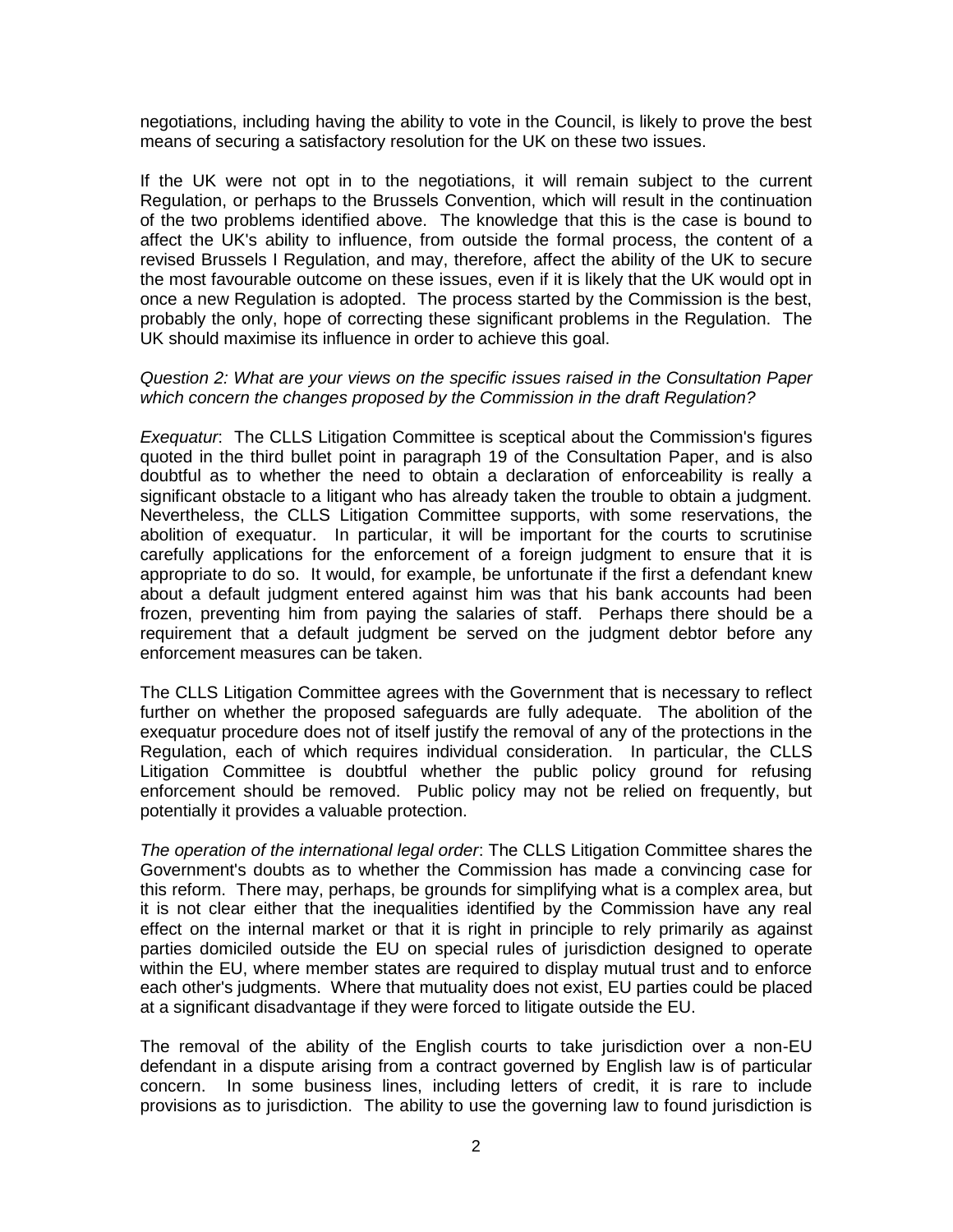important, not least because it is generally preferable for matters of English law to be determined in the English courts.

The CLLS Litigation Committee supports in principle the Commission's proposal that EU courts should have the ability stay proceedings in favour of more appropriate non-EU courts, though we agree with the Government's concerns about whether, as currently formulated, the Commission's proposal offers sufficient flexibility (eg the ability to stay proceedings should not be available only if the non-EU court is first seised). In this regard, the CLLS Litigation Committee also considers that there should be an express provision requiring EU courts to stay proceedings in favour of courts outside the EU, save in exceptional circumstances, if the parties have agreed that the courts of a non-EU court should have exclusive jurisdiction. Currently, this is achieved in the English courts by the so-called *effet reflexe* of article 23, but article 34 in the Commission's proposal might call into question whether this approach remained available. Party autonomy should be respected, both inside and outside the EU.

*Proposed changes in relation to choice of court agreements*: As we have said above, the failure of the current Brussels I Regulation to uphold effectively parties' agreements on the courts that should determine their disputes is one of the two most significant problems in the current Regulation. The effect of the ECJ's decision in *Gasser v MISAT* is to force a party to rush to start court proceedings in order to ensure that the chosen court is first seised, which incurs costs and may harden commercial attitudes, or risk greater delay and expense if a court other than the one chosen is first seised of the dispute. This problem is magnified if a court determines a jurisdictional challenge at the same time as dealing with the substance of the dispute, an approach taken by courts in many EU member states.

In these circumstances, the CLLS Litigation Committee support the Commission's proposal, which rightly gives priority to a court chosen or allegedly chosen to determine the validity and scope of a jurisdiction agreement. There may be some technical issues (eg it may be alleged that the dispute is subject to different jurisdiction agreements), but the Commission's proposal removes the prime ground of abuse under the current Regulation. Any issues that may arise from the Commission's proposal are likely to be minor in comparison to those arising from the current Regulation.

*Proposed changes to improve the interface between the Regulation and arbitration*: This represents the other major issue with the current Brussels I Regulation. By removing the ability of the English courts to uphold the integrity of arbitral proceedings, the ECJ in *West Tankers* undermined party autonomy. The CLLS Litigation Committee therefore supports the Commission's proposal, which it sees as reinforcing, rather than undermining, the member states' existing obligations under the New York Convention.

*Proposals designed to ensure the better coordination of legal proceedings before the courts of member states*: The CLLS Litigation Committee supports the imposition of a time limit on courts to determine issues of jurisdiction. This time limit should be combined with an obligation to take jurisdictional challenges as preliminary issues, and should apply to any court facing a jurisdictional challenge, whether or not first seised.

We agree with the Government regarding the other proposed measures, but would add that we consider that it is unlikely that Commission's proposal to confine the effect of interim measures to the territory of a court granting those measures in support of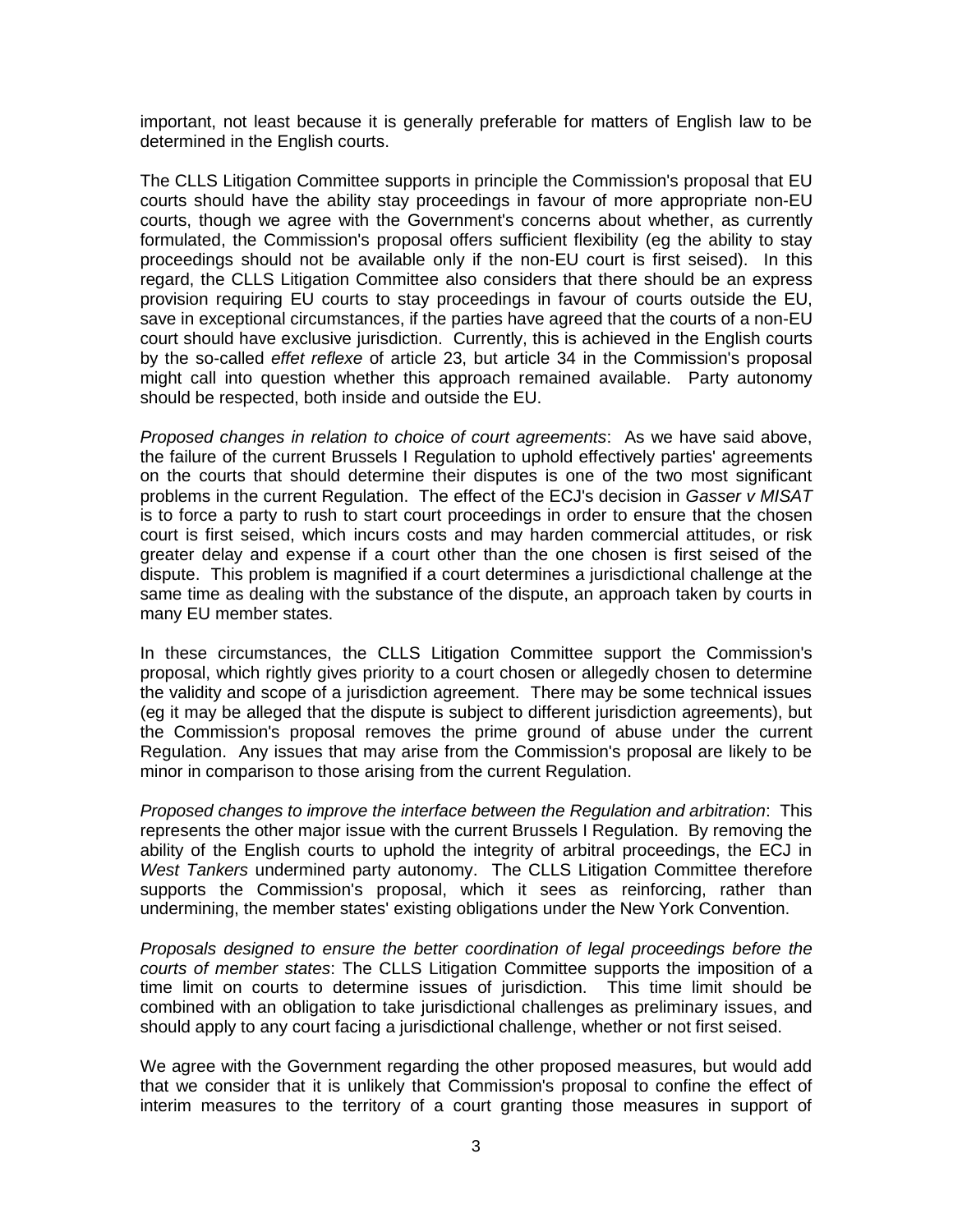substantive proceedings elsewhere will have much practical effect. We are also doubtful about the proposals for communication between courts with regard to interim measures.

*Proposals aimed at improving access to justice*: We have no specific comments on these proposals.

*Question 3: Do you agree with the tentative impact assessment? If not, please explain why not.*

We have no comments beyond those already made above.

*Question 4: Are there any other specific comments you may wish to make.*

Not at this stage of the process, save to confirm that the CLLS Litigation Committee regards it as being in the UK's best interests to opt in to the negotiations.

Yours faithfully

Simon James

Simon James Chair, CLLS Litigation Committee